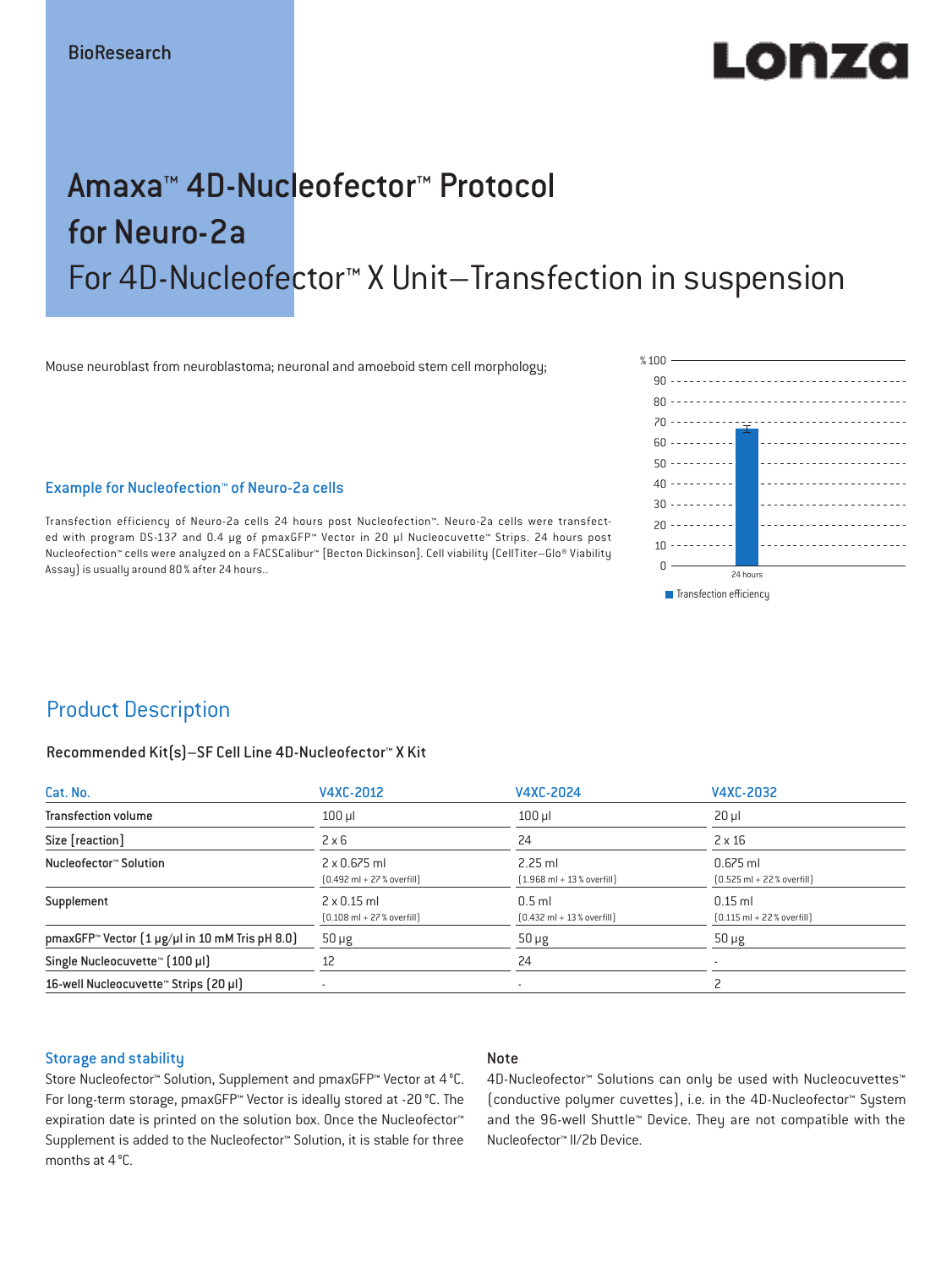## Required Material

#### Note

Please make sure that the entire supplement is added to the Nucleofector<sup>™</sup> Solution. The ratio of Nucleofector™ Solution to supplement is 4.5:1 (see table 1)

- 4D-Nucleofector™ System (4D-Nucleofector™ Core Unit and 4D-Nucleofector™ X Unit)
- Supplemented 4D-Nucleofector™ Solution at room temperature
- Supplied 100 µl single Nucleocuvette™ or 20 µl 16-well Nucleocuvette™ Strips
- Compatible tips for 20 µl Nucleocuvette™ Strips: epT.I.P.S. [US/CDN: Eppendorf North America, Cat. No. 2491.431, Rest of World: Eppendorf AG, Cat. No. 0030073.266], Matrix TallTips® [Matrix Technologies Corp., Cat. No. 7281] or LTS Tips [Rainin Instruments, LLC, Cat. No. SR-L10F, SR/SS-L250S, SR/SS-L300S]. Before using other types of pipette tips, please ensure they reach the bottom of the Nucleocuvette™ Wells without getting stuck
- Supplied pmaxGFP™ Vector, stock solution 1µg/µl

#### Note

For positive control using pmaxGFP™, dilute the stock solution to an appropriate working concentration. Further details are provided in table 3 of this Optimized Protocol. The volume of substrate solution added to each sample should not exceed 10% of the total reaction volume [2 µl for 20 µl reactions; 10 µl for 100 µl reactions).

- Substrate of interest, highly purified, preferably by using endotoxinfree kits; A260:A280 ratio should be at least 1.8
- Cell culture plates of your choice
- For detaching cells: 0.5 mg/ml Trypsin and 0.2 mg/ml EDTA in PBS and supplemented culture media or PBS/0.5% BSA
- Culture medium: Minimum essential medium (Eagle) with 2 mM L-glutamine and Earle's BSS adjusted to contain 1.5 g/L sodium bicarbonate, 0.1 mM non-essential amino acids, and 1.0 mM sodium pyruvate, 90% ; fetal bovine serum, 10%
- Prewarm appropriate volume of culture medium to 37 °C (see table 2)
- Appropriate number of cells/sample (see table 2)

## 1. Pre Nucleofection™

#### Cell culture recommendations

- 1.1 Replace media every 2–3 days
- 1.2 Passage cells 3 times a week. Always use a new culture vessel for seeding out Neuro-2a. Do not use cells after passage 25 for Nucleofection™
- 1.3 Seed out  $2-3 \times 10^4$  cells/cm<sup>2</sup>
- 1.4 Subculture 2–3 days before Nucleofection™

#### **Trupsinization**

- 1.5 Remove media from the cultured cells and wash cells once with PBS; use at least same volume of PBS as culture media
- 1.6 For harvesting, incubate the cells ~5 minutes at 37 °C with indicated trypsinization reagent (please see required material)
- 1.7 Neutralize trypsinization reaction with supplemented culture medium or PBS/0.5% BSA once the majority of the cells (>90%) have been detached

## 2. Nucleofection™

For Nucleofection™ Sample contents and recommended Nucleofector™ Program, please refer to Table 3.

- 2.1 Please make sure that the entire supplement is added to the Nucleofector™ Solution
- 2.2 Start 4D-Nucleofector™ System and create or upload experimental parameter file (for details see device manual)
- 2.3 Select/Check for the appropriate Nucleofector™ Program (see table 3)
- 2.4 Prepare cell culture plates by filling appropriate number of wells with desired volume of recommended culture media (see table 4) and pre-incubate/equilibrate plates in a humidified 37°C/5%  $CO<sub>2</sub>$  incubator
- 2.5 Pre-warm an aliquot of culture medium to 37 °C (see table 4)
- 2.6 Prepare plasmid DNA or pmaxGFP™ Vector or siRNA (see table 3)
- 2.7 Harvest the cells by trypsinization (please see  $1.5 1.7$ )
- 2.8 Count an aliquot of the cells and determine cell density
- 2.9 Centrifuge the required number of cells (see table 3) at 90xg for 10 minutes at room temperature. Remove supernatant completely
- 2.10 Resuspend the cell pellet carefully in room temperature 4D-Nucleofector™ Solution (see table 3)
- 2.11 Prepare mastermixes by dividing cell suspension according to number of substrates
- 2.12 Add required amount of substrates to each aliquot (max. 10% of final sample volume)
- 2.13 Transfer mastermixes into the Nucleocuvette™ Vessels

#### Note

As leaving cells in Nucleofector™ Solution for extended periods of time may lead to reduced transfection efficiency and viability it is important to work as quickly as possible. Avoid air bubbles while pipetting.

- 2.14 Gently tap the Nucleocuvette™ Vessels to make sure the sample covers the bottom of the cuvette
- 2.15 Place Nucleocuvette™ Vessel with closed lid into the retainer of the 4D-Nucleofector™ X Unit. Check for proper orientation of the Nucleocuvette™ Vessel
- 2.16 Start Nucleofection™ Process by pressing the "Start" on the display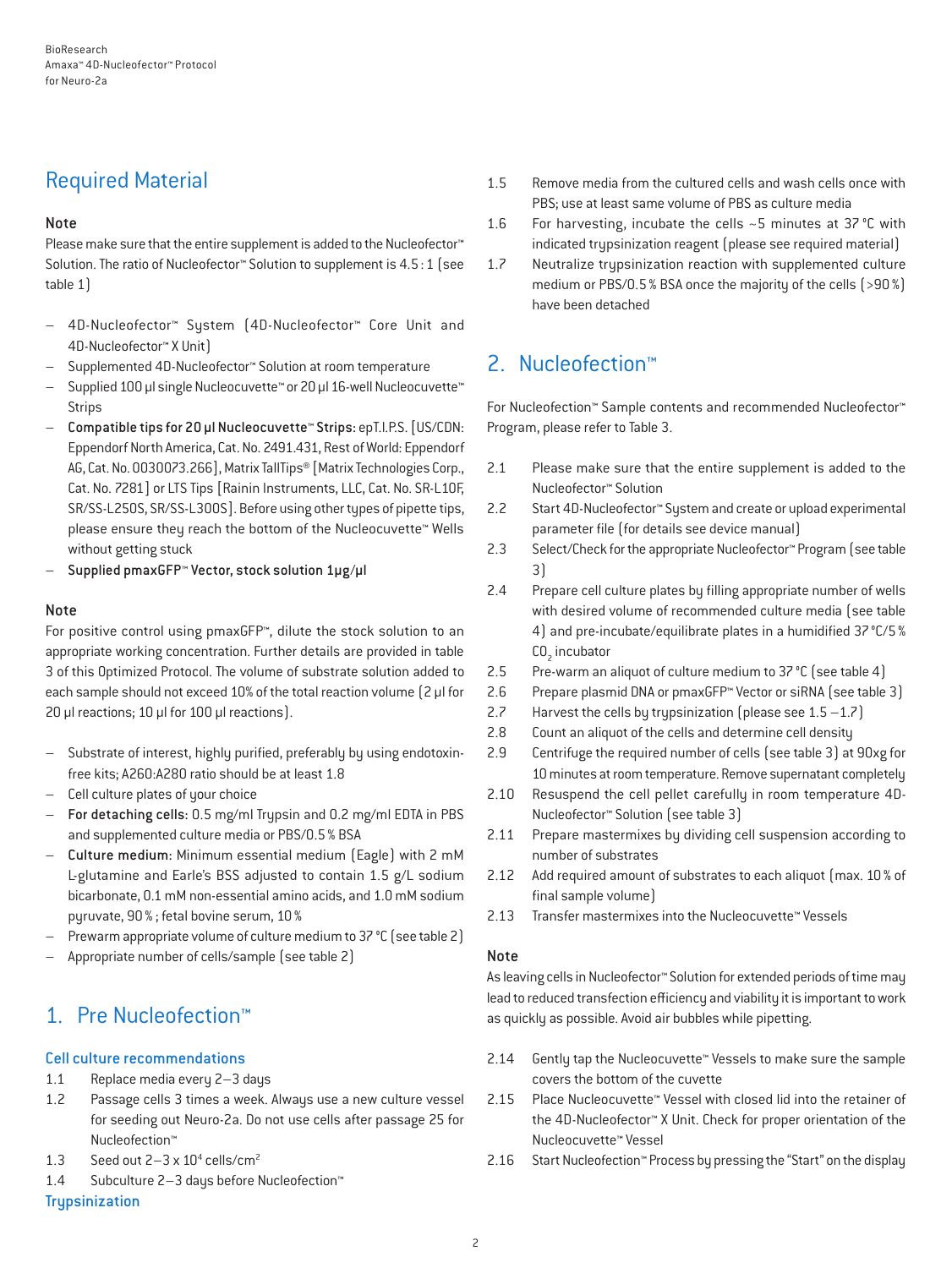of the 4D-Nucleofector™ Core Unit (for details, please refer to the device manual)

- 2.17 After run completion, carefully remove the Nucleocuvette™ Vessel from the retainer
- 2.18 Resuspend cells with pre-warmed medium (for recommended volumes see table 5). Mix cells by gently pipetting up and down two to three times. When working with the 100 µl Nucleocuvette™ use the supplied pipettes and avoid repeated aspiration of the sample
- 2.19 Plate desired amount of cells in culture system of your choice (for recommended volumes see table 5)

## 3. Post Nucleofection™

3.1 Incubate the cells in humidified  $37^{\circ}$ C/5 % CO<sub>2</sub> incubator until analysis. Gene expression or down regulation, respectively, is often detectable after only 4–8 hours

## Additional Information

For an up-to-date list of all Nucleofector™ References, please refer to: www.lonza.com/nucleofection-citations

For more technical assistance, contact our Scientific Support Team:

#### USA /Canada

Phone: 800 521 0390 (toll-free) Fax: 301 845 8338 E-mail: scientific.support@lonza.com

#### Europe and Rest of World

| Phone: +49 221 99199 400                |
|-----------------------------------------|
| Fax: $+49$ 221 99199 499                |
| E-mail: scientific.support.eu@lonza.com |

#### Lonza Cologne GmbH 50829 Cologne, Germany

Please note that the Amaxa™ Nucleofector™ Technology is not intended to be used for diagnostic purposes or for testing or treatment in humans.

The Nucleofector™ Technology, comprising Nucleofection™ Process, Nucleofector™ Device, Nucleofector™ Solutions, Nucleofector™ 96-well Shuttle™System and 96-well Nucleocuvette™ plates and modules is covered by patent and/or patent-pending rights owned by Lonza Cologne GmbH.

Amaxa, Nucleofector, Nucleofection, 4D-Nucleofector, Nucleocuvette and maxGFP are registered trademarks of the Lonza Cologne GmbH in Germany and/or U.S. and/or other countries.

Other product and company names mentioned herein are the trademarks of their respective owners.

This kit contains a proprietary nucleic acid coding for a proprietary copepod fluorescent protein intended to be used as a positive control with this Lonza product only. Any use of the proprietary nucleic acid or protein other than as a positive control with this Lonza product is strictly prohibited. USE IN ANY OTHER APPLICATION REQUIRES A LICENSE FROM EVROGEN. To obtain such a license, please contact Evrogen at license@evrogen.com.

The CMV promoter is covered under U.S. Patents 5,168,062 and 5,385,839 and its use is permitted for research purposes only. Any other use of the CMV promoter requires a license from the University of Iowa Research Foundation, 214 Technology Innovation Center, Iowa City, IA 52242.

The use of this product in conjunction with materials or methods of third parties may require a license by a third party. User shall be fully responsible for determining whether and from which third party it requires such license and for the obtainment of such license.

No statement is intended or should be construed as a recommendation to infringe any existing patent.

© Copyright 2010, Lonza Cologne GmbH. All rights reserved.